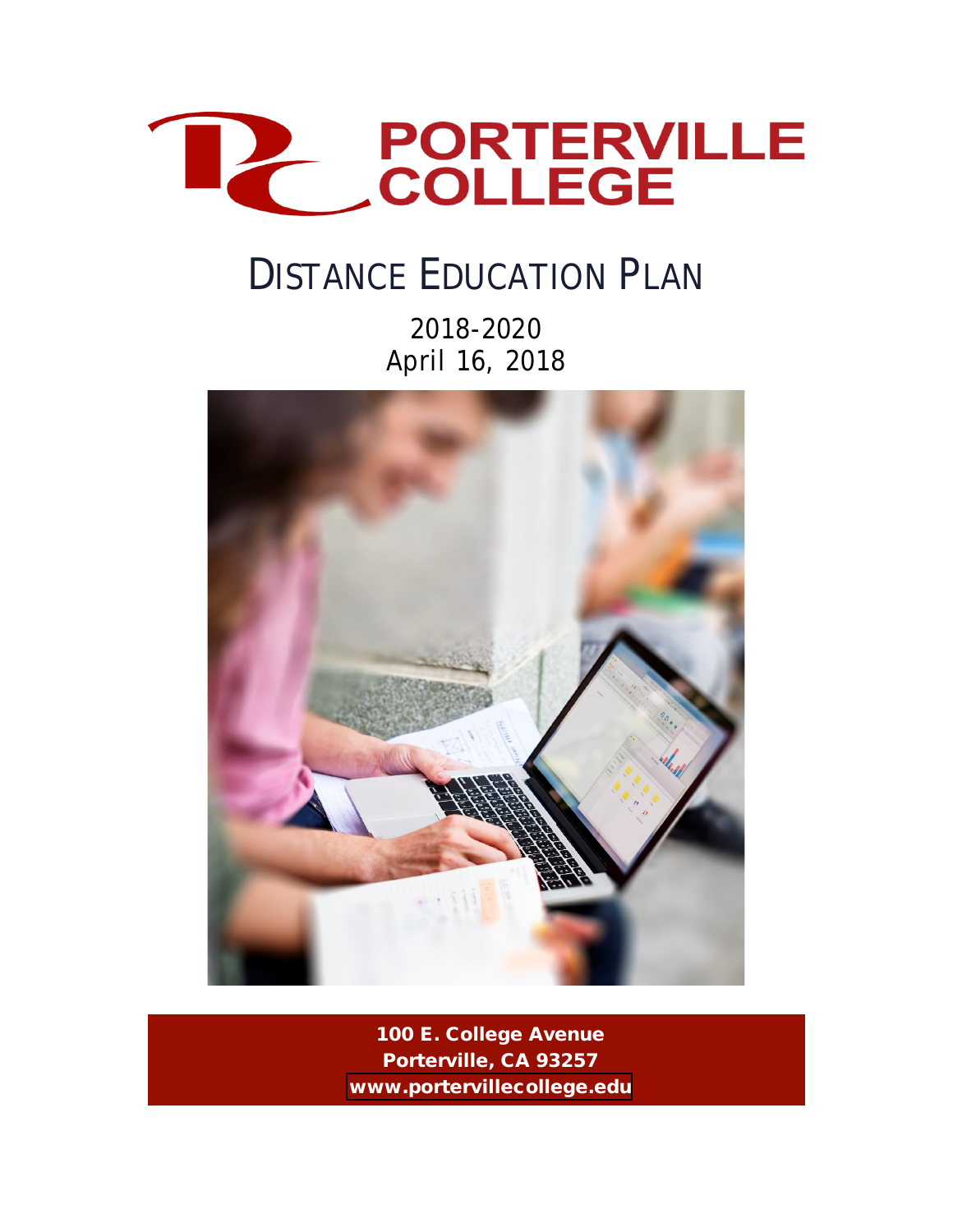| Contents: |  |
|-----------|--|
|           |  |
|           |  |
|           |  |
|           |  |
|           |  |
|           |  |
|           |  |

## **INTRODUCTION**

### **College Information**

Porterville College is located in the San Joaquin Valley, in Tulare County, in the southeastern part of California's Central Valley. The College provides academic services to approximately 4,300 students and offers a wide range of educational programs that lead to Associate degrees, certificates, or transfer opportunities. The town of Porterville is a blue-collar community that lies along the Tule River at the base of the western foothills of the Sierra Nevada Mountains. The city currently has a population of approximately 62,000.

### *PORTERVILLE COLLEGE MISSION*

With students as our focus, Porterville College provides our local and diverse communities quality education that promotes intellectual curiosity, personal growth, and lifelong learning, while preparing students for career and academic success.

In support of our values and philosophy, Porterville College will:

- Provide quality academic programs to all students who are capable of benefiting from community college instruction.
- Provide comprehensive support services to help students achieve their personal, career and academic potential.
- Prepare students for transfer and success at four-year institutions.
- Provide courses and training to prepare students for employment or to enhance skills within their current careers.
- Provide developmental education to students who need to enhance their knowledge and understanding of basic skills.
- Recognize student achievement through awarding degrees, certificates, grants, and scholarships.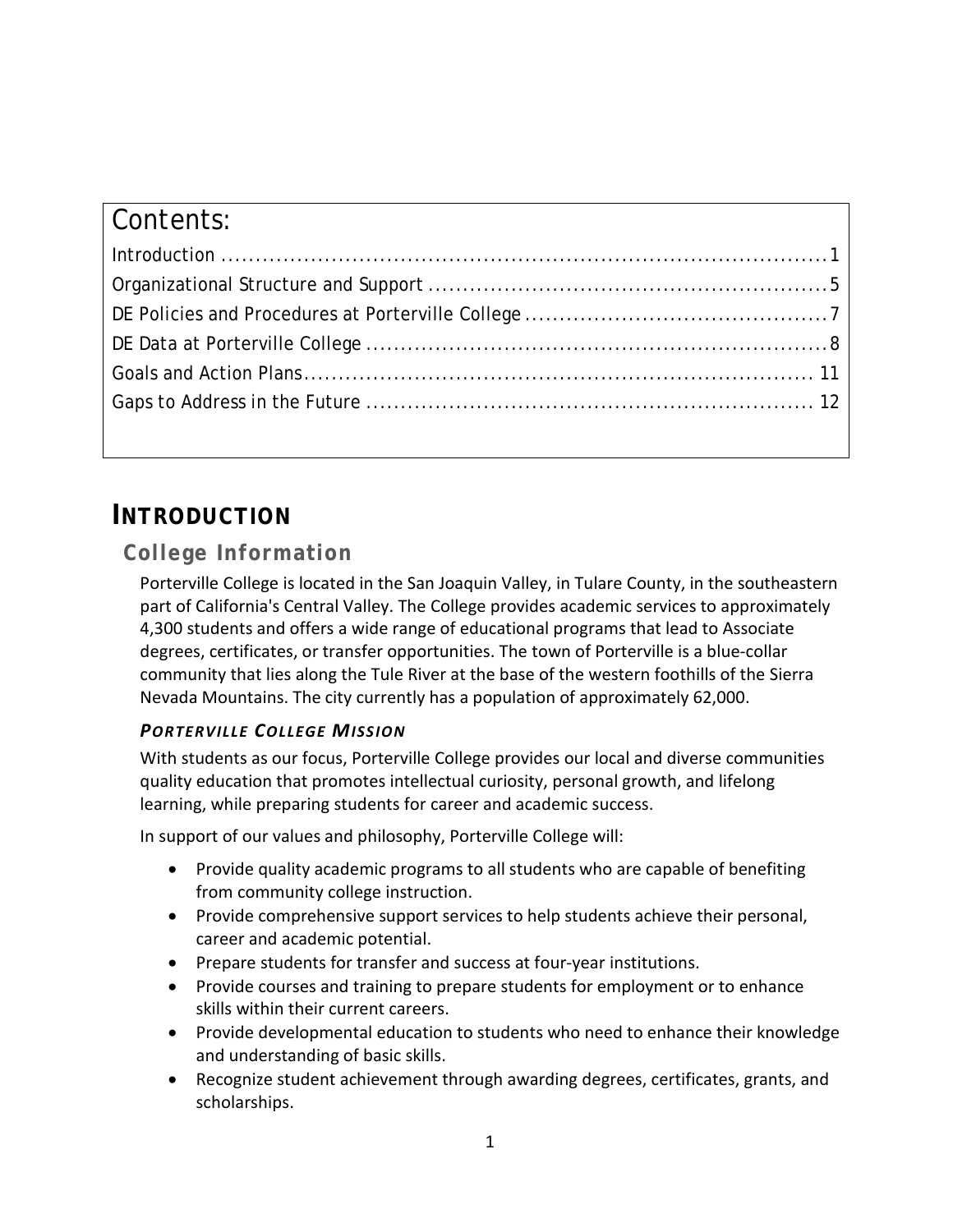#### *PORTERVILLE COLLEGE VALUES*

Porterville College's core values define the character of the institution and are active ingredients in all that the College does. Through our commitment to these values the College can better serve and be more responsive to its students, staff, and community:

- Collaboration working together to encourage input and dialogue in a collegial and cooperative manner.
- Respect treating each other with respect, trust, and dignity.
- Innovation nurturing and supporting exploration of new ideas, programs, and services to enhance our service to the community.
- Accountability continuously assessing where we are as a College and to assume responsibility for all that we do.
- Equity reducing achievement gaps between demographic groups.
- Participation fostering and encouraging the involvement of staff and students in campus activities and the various aspects of the College decision-making process.

#### *PORTERVILLE COLLEGE PHILOSOPHY*

In support of our mission and values, Porterville College will base its decisions and actions upon the following beliefs:

- All students at Porterville College will be treated with respect and dignity regardless of who they are or the goals they have established for themselves.
- The College staff will provide the best service possible to its students in order for them to meet their individual academic or vocational goals.
- The College will encourage innovation, creativity, and new ideas and will support professional development opportunities.
- As an integral part of the community, the College will develop and enhance partnerships with schools, colleges, universities, businesses and community-based organizations to respond to the educational, workforce, and economic development needs of the region.
- As an integral part of the Kern Community College District, the College will participate in and be actively involved with all district-wide committees and governance structures.

### **Definitions**

#### *DISTANCE EDUCATION*

Title 5, 55200. Definition and Application:

*Distance education means instruction in which the instructor and student are separated by distance and interact through the assistance of communication technology. All distance education is subject to the general requirements of this chapter as well as the specific requirements of this article. In addition, instruction provided as distance education is subject to the requirements that may be imposed by the Americans with Disabilities Act (42 U.S.C. §12100 et seq.) and section 508 of the Rehabilitation Act of 1973, as amended, (29 U.S.C. §794d).*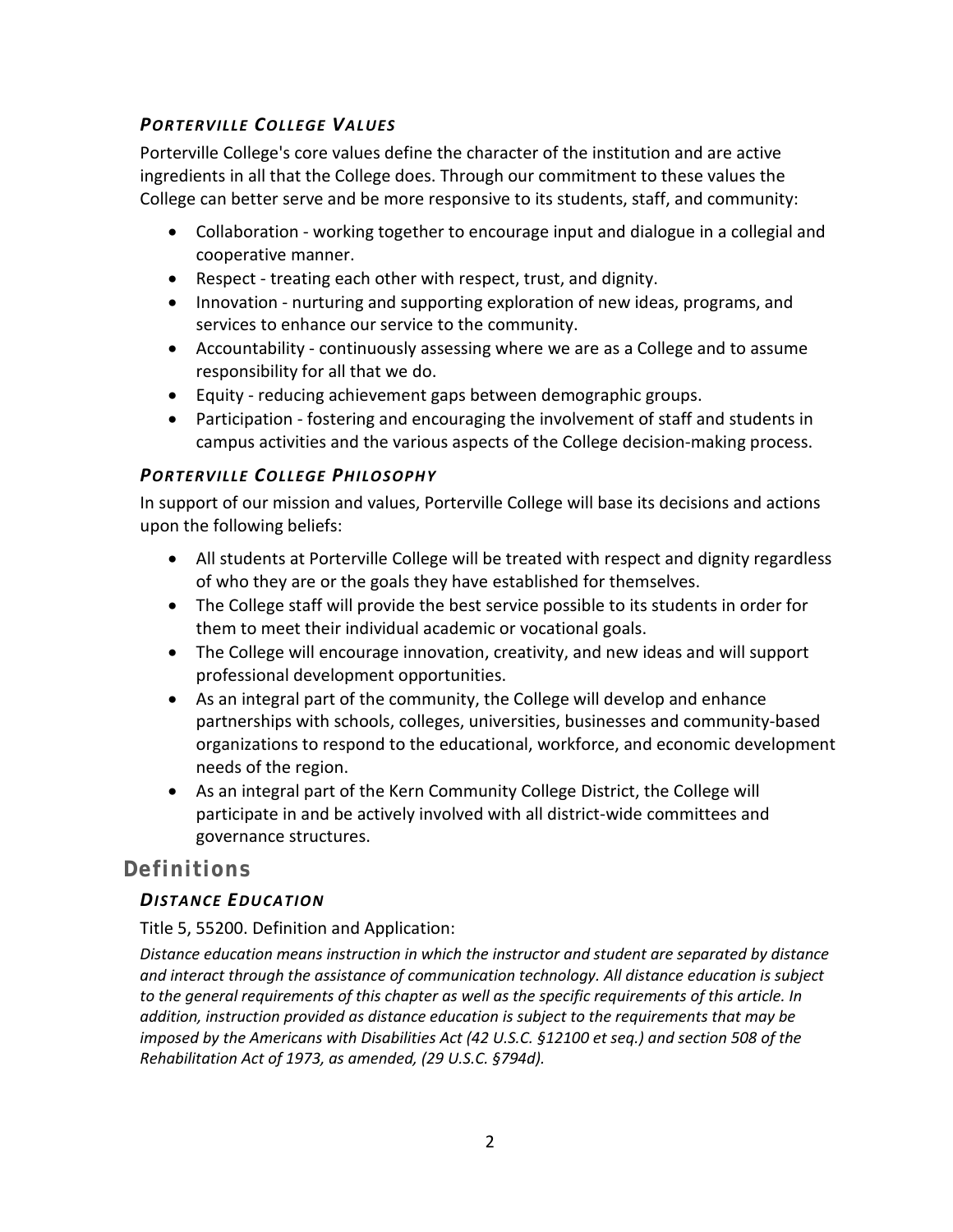#### Code of Federal Regulations, Title 34, Education SS602*:*

#### *Distance education means:*

*Education that uses one or more of the technologies listed in paragraphs (1) through (4) of this definition to deliver instruction to students who are separated from the instructor and to support regular and substantive interaction between the students and the instructor, either synchronously or asynchronously. The technologies may include: The internet; One-way and two-way transmissions through open broadcast, closed circuit, cable, microwave, broadband lines, fiber optics, satellite, or wireless communicATIONS DEVICES; Audio CONFERENCING; or Video cassettes, DVDs, and CDROMs, if the cassettes, DVDs, or CD ROMs are used in a course in conjunction with any of the technologies listed in paragraphs (1) through (3) of this definition.*

#### ACCJC, from Guide to Evaluating & Improving Institutions, July 2015:

*Distance education is defined, for the purpose of accreditation review as a formal interaction which uses one or more technologies to deliver instruction to students who are separated from the instructor and which supports regular and substantive interaction between the students and instructor, either synchronously or asynchronously. Distance education often incorporates technologies such as the internet; one-way and two-way transmissions through open broadcast, closed circuit, cable, microwave, broadband lines, fiber optics, satellite, or wireless communications devices; audio conferencing; or video cassettes, DVDs, and CD-ROMs, in conjunction with any of the other technologies.*

#### *ONLINE COURSE*

Currently there is no statewide or federal level definition for an online course. At Porterville College, an online course is one in which there are no required class meetings at a physical location or even remotely on a set schedule. However, an online class may require students to take proctored exams with an approved proctor located as close to the student as possible. Online classes may also require students to meet remotely with the instructor and/or other students, at an agreed upon time. Online courses must go through a separate approval process before they can be offered at the college. Instructors in online courses must initiate regular and substantive interaction with the students, either synchronously or asynchronously. Online courses are not self-paced. Online courses are considered distance education courses by the California Community College Chancellor's Office.

#### *HYBRID COURSE*

Currently there is no statewide or federal level definition for a hybrid (or blended) course. At Porterville College, a hybrid course is one in which some but not all of the class meetings of a traditional class have been replaced with online activities and communication. The percentage of the in-class and online portions of a hybrid course can vary greatly from course-to-course, and is determined by those familiar with the course and its unique needs. Hybrid courses are considered distance education courses by the California Community College Chancellor's Office, and as such must go through a separate course approval process. In addition, instructors of hybrid courses must initiate regular and substantive interaction through the online delivery method(s) approved for the course.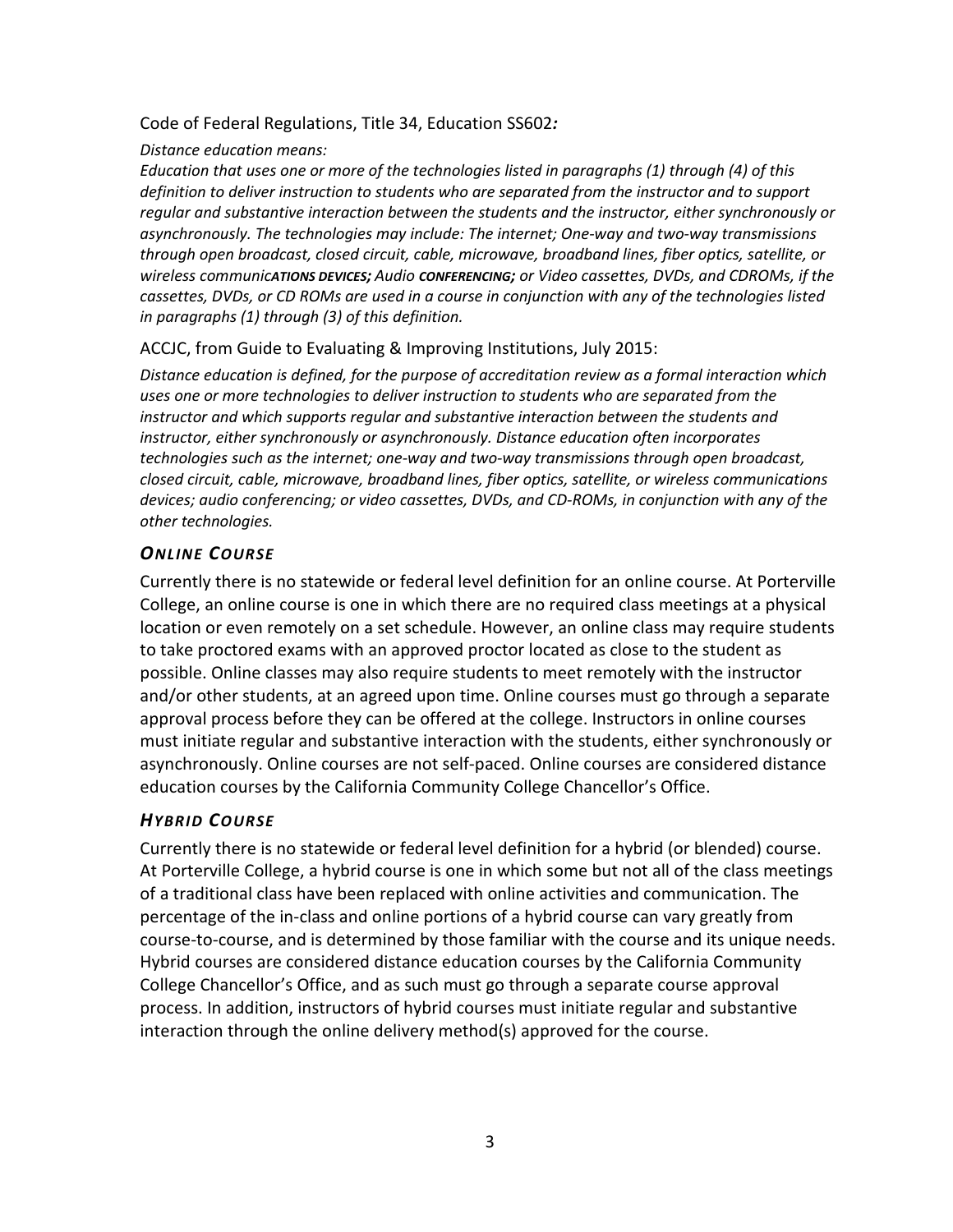#### *CORRESPONDENCE COURSE*

A correspondence course provides instructional materials online or by mail. Interaction between the instructor and the students is limited, is not regular nor substantive, and is primarily initiated by the student. These courses are usually self-paced. Correspondence courses are not considered distance education courses by the California Community College Chancellor's Office nor by the ACCJC.

#### *REGULAR AND EFFECTIVE CONTACT*

Title 5, 55204. Instructor Contact:

*In addition to the requirements of section 55002 and any locally established requirements applicable to all courses, district governing boards shall ensure that: (a) Any portion of a course conducted through distance education includes regular and effective contact between instructor and students, through group or individual meetings, orientation and review sessions, supplemental seminar or study sessions, field trips, library workshops, telephone contact, correspondence, voice mail, e-mail, or other activities. Regular effective contact is an academic and professional matter pursuant to sections 53200 et seq.*

California Community College Chancellor's Office Distance Education Guidelines, 2008 Omnibus Version states the following:

*Subdivision (a) stresses the responsibility of the instructor in a DE course to initiate regular contact with enrolled students to verify their participation and performance status. The use of the term "regular effective contact" in this context suggests that students should have frequent opportunities to ask questions and receive answers from the instructor of record.*

### **Distance Education Mission at Porterville College**

For those who are unable to attend regularly scheduled classes, we will provide them with classes and support services that are comparable in quality and responsiveness to our oncampus classes and services. In this way, we further the mission of Porterville College to focus on students.

### **History and Current Status**

The first distance education courses offered at Porterville College were interactive classes conducted in 1993, when Porterville College partnered with Bakersfield College to provide nursing courses through two-way interactive video. In the fall of 1998, Porterville College began offering online courses.

The first online courses that PC offered were conducted on Webpages that instructors created themselves. Communication was often conducted through email and occasionally on discussion boards created or sourced by the instructor. As the number of online classes grew, the college joined other colleges in the free Blackboard Course Management System (CMS) that was provided through the state of California's CVC initiative. When that ended, the College contracted with the ETUDES, to run their classes on their CMS. A few years after that, the KCCD District contracted with Remote Learner to run all district classes on the Moodle CMS that they operated. In the summer of 2017, KCCD ended its contract with Remote Learner and began using the Canvas CMS that is supported by Chancellor's Office Online Education Initiative (OEI).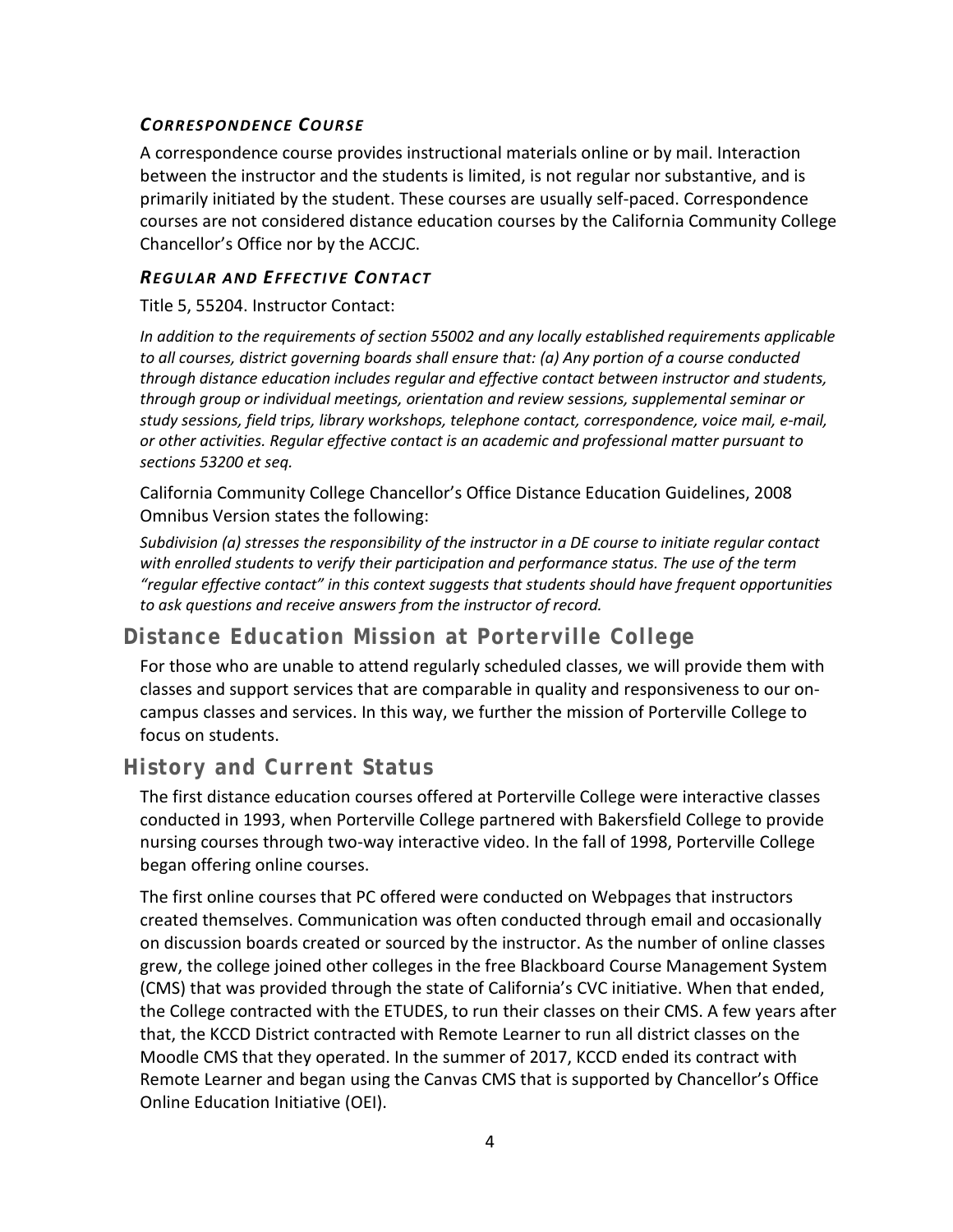Since first offering distance education courses in 1993 to the present, Porterville College has steadily increased its online and hybrid class offerings, along with its online student enrollments. What began with just a few classes in 1993 has grown to fifty-seven classes by spring of 2017, and an enrollment that in 2016-17 constituted 14.5% of all enrollments at the College. As our DE courses have expanded, so has the success rates for students in our DE courses. In 2016-17, the success rate for students in DE courses at Porterville College was 68.7%, which was 2.7 percentage points higher than the California Community College system average.

Institutional support for distance education has also grown with the increase in DE courses offered. DE students now have access to online tutoring, online counseling, library catalog and database access, as well as a full featured learning management system. Faculty support and concerns are now represented by the Distance Education Committee. In addition, because the DE Coordinator is now organized within the Office of Instruction, the DE program has more visibility to the institution as a whole.

# **ORGANIZATIONAL STRUCTURE AND SUPPORT**

Through the years, the organizational structure and support for distance education at Porterville College has seen a number of changes. What has remained has been the underlying goal to support students enrolled in and wishing to enroll in distance education classes at the college. As staff changes and as technology evolves, the structure of the program and support that we can provide to students and to faculty will continue to be modified to achieve the most favorable results.

### **Distance Education Program**

The Distance Education Program currently operates under the supervision of the Vice President of Instruction. Reporting to the Vice President of Instruction, the Distance Education Coordinator oversees the program and conducts the day-to-day operations, training, and support. The Distance Education Committee, a sub-committee of the Academic Senate, plays an integral role in the planning process for the program. The Curriculum Committee performs the important task of course approval for DE courses.

### **Student Support Services for DE**

A wide variety of services exists for DE students at Porterville College. Currently, students can receive counseling and advising remotely through a program called Cranium Café. This tool offers a private space for Web-conferencing between the counselor and student. In addition, we offer numerous online tools to assist students and their counselors with staying informed about their registration, course completion, and use of various college resources. Some of these tools include:

- Degree Works a system used to check student progress toward educational goals.
- EAB Navigate enrollment navigation tool.
- EAB Campus system that allows counselors to track student enrollment step completion.
- Campus Cast notification system for prospective students.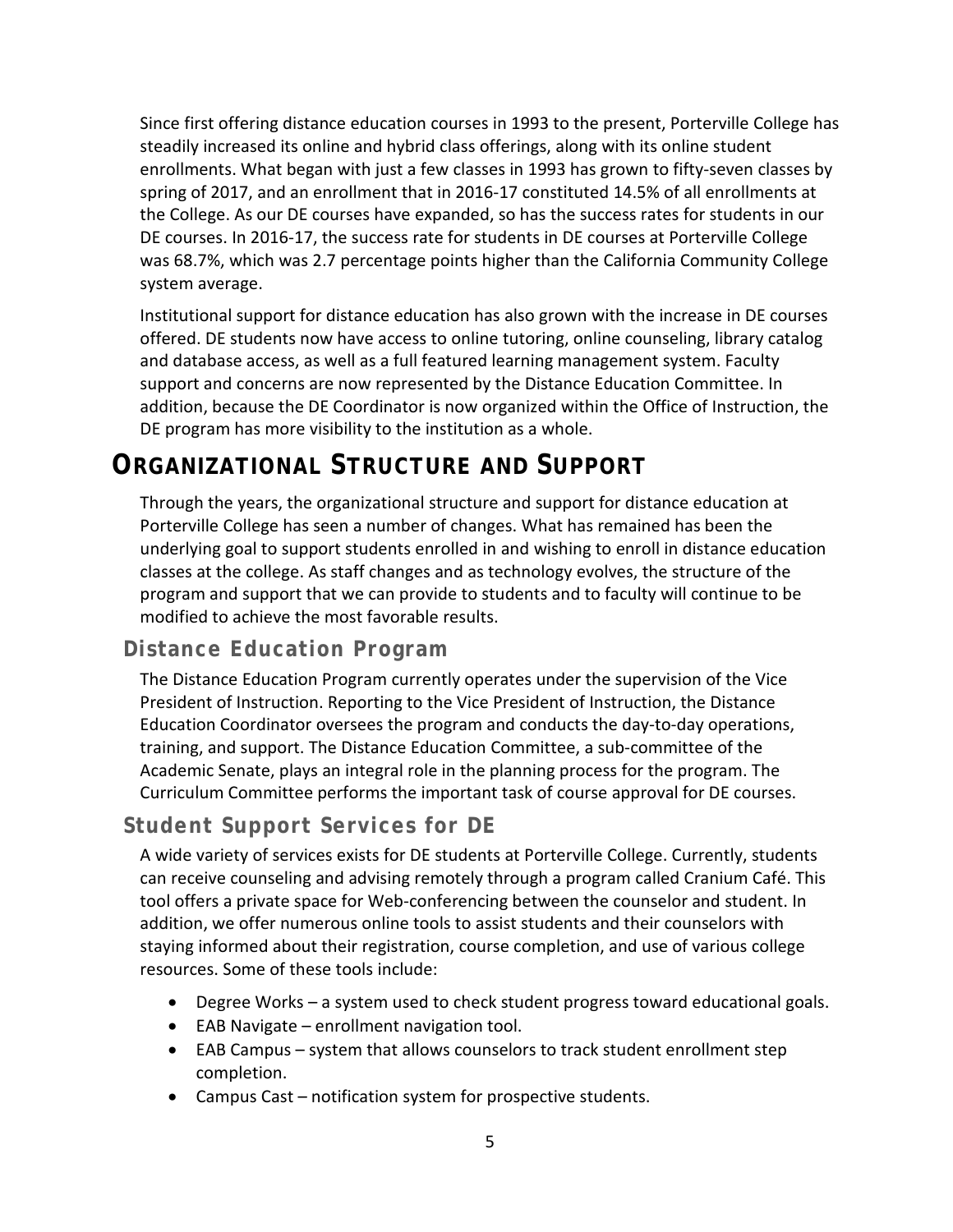### **Library and Learning Support Services for DE**

The Porterville College Library provides numerous online resources for our students. Currently the college offers fifty-three online databases, a catalog of eBooks, and three reference collections. Library staff are available by email or phone, to assist students remotely with their research needs.

Further support for student learning is offered through online tutoring by professional tutors contracted with NetTutor. Students can remotely interact with a NetTutor tutor by clicking on a link from within our course management system. Live support through NetTutor is offered during a wide range of operating hours. When live help is not available, students may submit their questions through the online interface, and a tutor's detailed response will be sent to the student by email within 24 hours.

### **Technology Support for DE**

Two, twenty-four hour help desks serve the technology needs of both students and instructors in DE classes. The KCCD Help Desk provides support for KCCD account issues such as login to the college portal, access to email, access to Banner, etc. The Canvas Help Desk provides support for all issues related to Canvas.

In addition to these services, DE faculty can receive individualized technical support with their classes either in-person, by phone, or by email from the full-time Educational Media Design Specialist (EMDS) on staff at the College. The EMDS also offers a number of workshops throughout each term on matters pertaining to the use of technology in college courses, and oversees a technology center that is available to all faculty at the college who need access to specialized hardware or software, or would like to a personal consultation with the EMDS.

### **Staffing Needs**

Currently, the DE program at Porterville College is staffed by one full-time classified employee. The official job title for this employee is Educational Media Design Specialist. The job duties for this employee include, but are not limited to, the following:

- Act as single-point-of-contact for the state Chancellor's Office on DE matters
- Stay abreast of DE issues within the state and country
- Co-chair the DE Committee
- Administer the College's course management system (CMS)
- Provide help-desk support to students and faculty for the CMS
- Administer the College's Turnitin account
- Administer the College's NetTutor account
- Provide technology training to faculty
- Provide support for course accessibility of online content
- Administer Web pages for online course information
- Administer Web pages for the Technology Learning Center
- Oversee the Technology Learning Center
- Provide just in-time assistance to faculty for technology related issues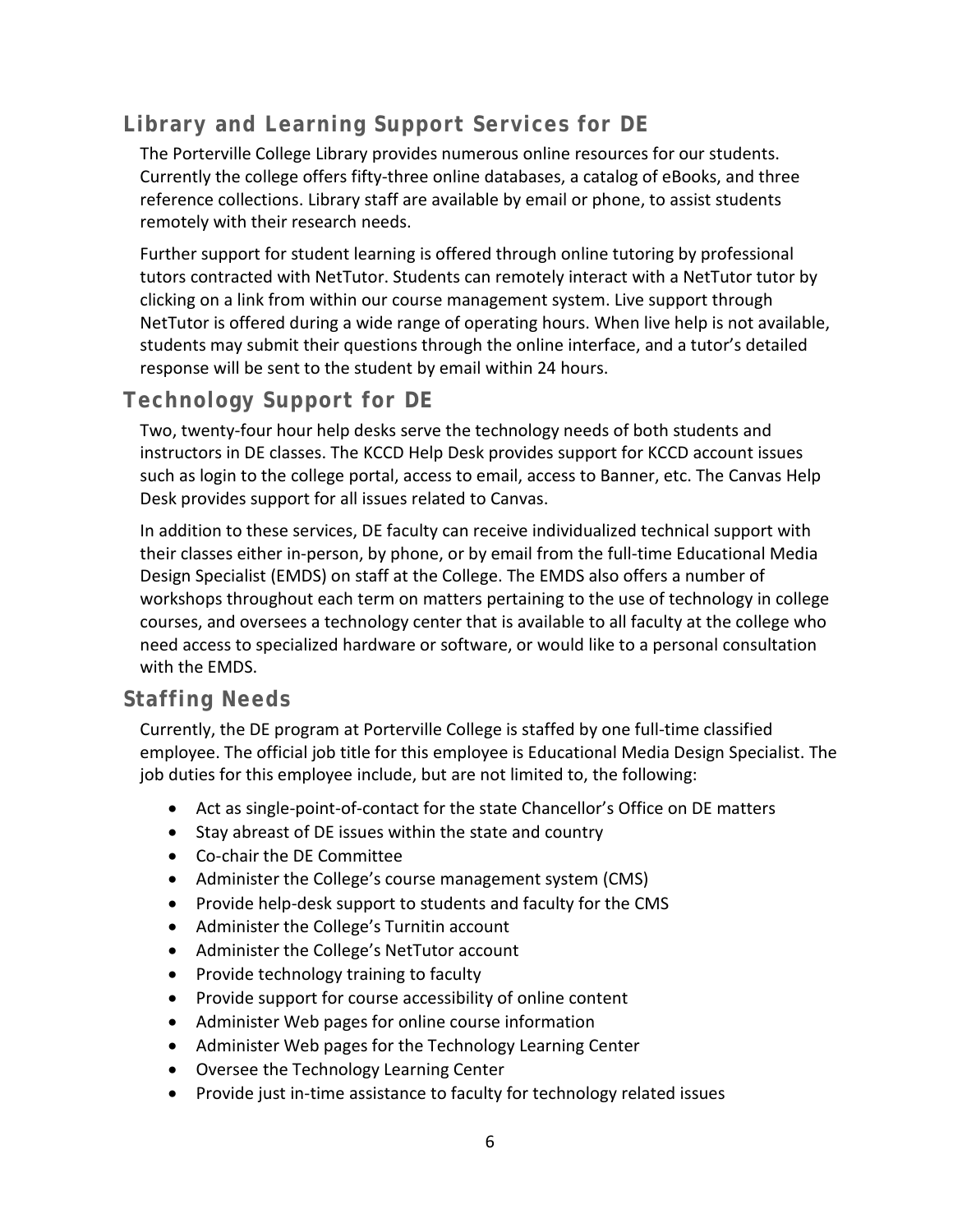Staffing for the DE program is currently sufficient. However, staffing may become inadequate as the DE program at the College grows, and/or new tasks become assigned to DE program.

# **DE POLICIES AND PROCEDURES AT PORTERVILLE COLLEGE**

### **Faculty Preparedness**

Currently, the College does not require an instructor to provide confirmation of their preparedness for teaching a course either fully online or as a hybrid course. Those who assign instructors to teach a DE course, may take multiple factors into consideration when deciding who is prepared to teach an online or hybrid course. However, the DE program is pursuing more consistency in DE course assignment and faculty preparedness. At the time of this writing, there are a number of training and certification models being considered. The plan is to have a policy in place by fall 2018.

### **Regular and Effective Contact**

In February of 2015, Porterville College established a policy pertaining to regular and effective contact in distance education courses. The policy was approved by the Academic Senate on February 6, 2015 and has been included in the "Online Faculty Handbook" since that time. Please refer to the "Online Faculty Handbook" for the latest version of this policy.

### **Course Approval Process**

#### Title 5 55206. Separate Course Approval:

*If any portion of the instruction in a proposed or existing course or course section is designed to be provided through distance education in lieu of face-to-face interaction between instructor and student, the course shall be separately reviewed and approved according to the district's adopted course approval procedures.*

All of courses that are intended to be offered in a distance education modality, must obtain separate approval from the Curriculum Committee before being offered as an online or a hybrid course.

### **Student Authentication and Integrity**

In order for students to access their distance education class, they must login through the College's portal using their unique student ID and password. Instructors in DE courses use a wide variety of methods to ensure integrity in their courses. Some of the methods used by our instructors at Porterville College include:

- Verify originality of content through Turnitin.
- Require examination through a proctor or an online tool such as Proctorio.
- Create quizzes and exams that randomly draw from large question pools.
- Employ a limited timeframe for quiz/exam completion.
- Show only one question at a time on quiz/exam.
- Prevent moving backward on a quiz or exam.
- Force completion of quiz/exam when time runs out.
- Require a password to access a quiz or exam.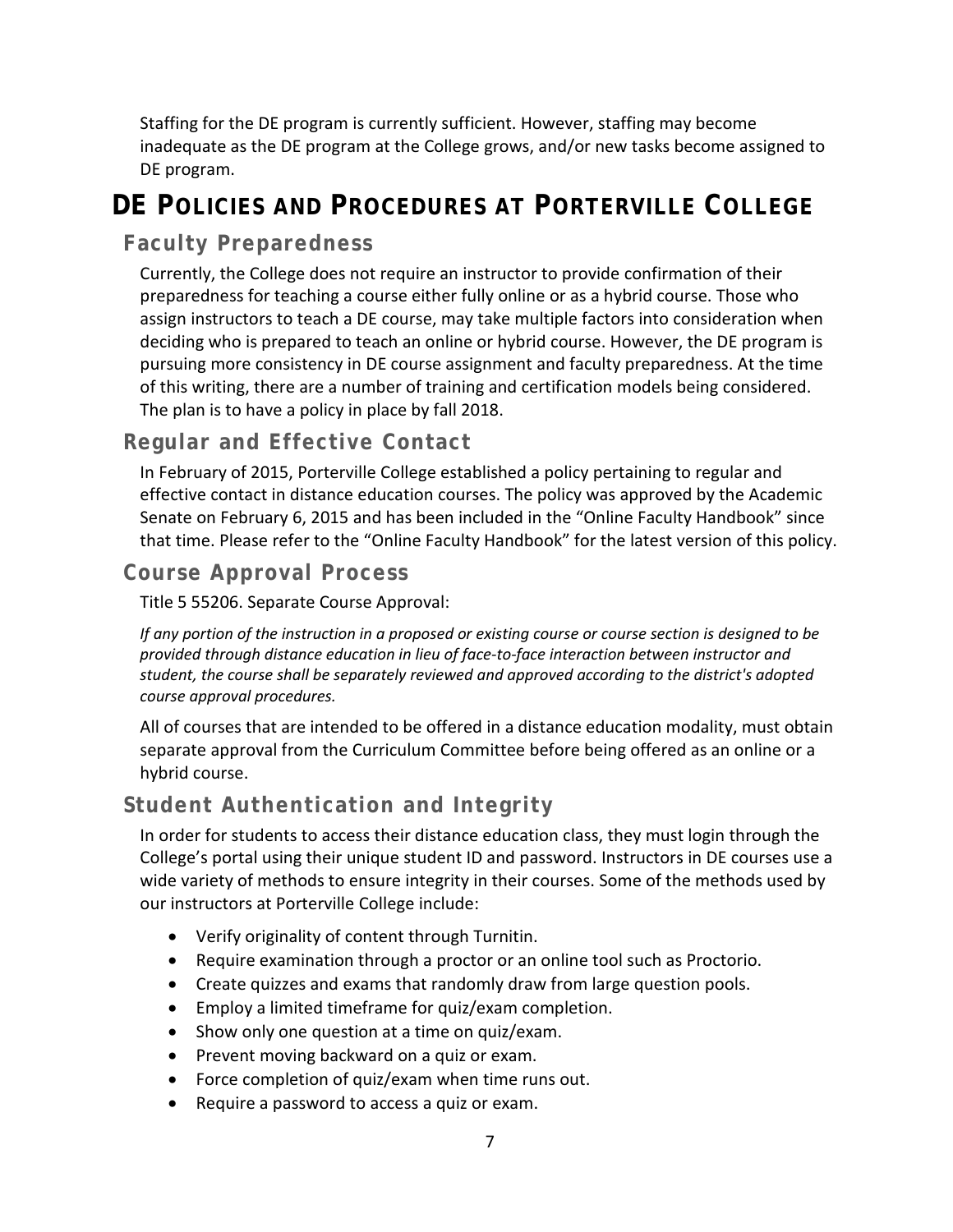- Delay test results until submissions to the test are no longer allowed.
- Require regular and frequent assignments.
- Include grading rubrics for assignments.
- Change assignments from term-to-term.

#### **Accessibility Compliance**

Faculty are made aware of their responsibility to ensure that their courses are accessible, through multiple avenues and at various times. For example, at the start of each term an email is sent to all distance education instructors giving them tips as well as reiterating policies. During each term, a workshop on accessibility of online content is offered to all full-time and part-time faculty. In addition, the EMDS is available on a just-in-time basis, to assist faculty who have questions or need help with making their content accessible. The EMDS has extensive experience in Web accessibility and has been trained on using the PDF accessibility tool, Equidox. As a part of our on-going self-evaluation process, we are currently analyzing data that will allow us to determine how we can better serve students with disabilities who take our online and hybrid courses.

# **DE DATA AT PORTERVILLE COLLEGE**

The following tables list data from the most recent academic year available, 2016-2017.

Table 1: Note - Students are counted only once even if taking multiple DE classes. Students are only counted if still enrolled at census.

| <b>DE Student Headcount</b>             |      |      |       |  |
|-----------------------------------------|------|------|-------|--|
| 3 Year %                                |      |      |       |  |
| 2014-15<br>2015-16<br>Change<br>2016-17 |      |      |       |  |
| 1549                                    | 1722 | 2040 | 31.7% |  |

Table 2: Students may take multiple classes during a term, and each student enrolled in a class section is considered an enrollment. These are not unduplicated headcount numbers. In 2016-17 DE was 14.5% of all enrollments.

| <b>DE Enrollments</b>                   |      |      |       |  |  |
|-----------------------------------------|------|------|-------|--|--|
| 3 Year %                                |      |      |       |  |  |
| 2015-16<br>2014-15<br>Change<br>2016-17 |      |      |       |  |  |
| 2481                                    | 2747 | 3457 | 39.3% |  |  |

Table 3

| 2016-17 Student Gender       |       |       |  |  |
|------------------------------|-------|-------|--|--|
| <b>Female</b><br><b>Male</b> |       |       |  |  |
| DF                           | 65.3% | 34.3% |  |  |
| <b>Traditional</b>           | 59.5% | 39.9% |  |  |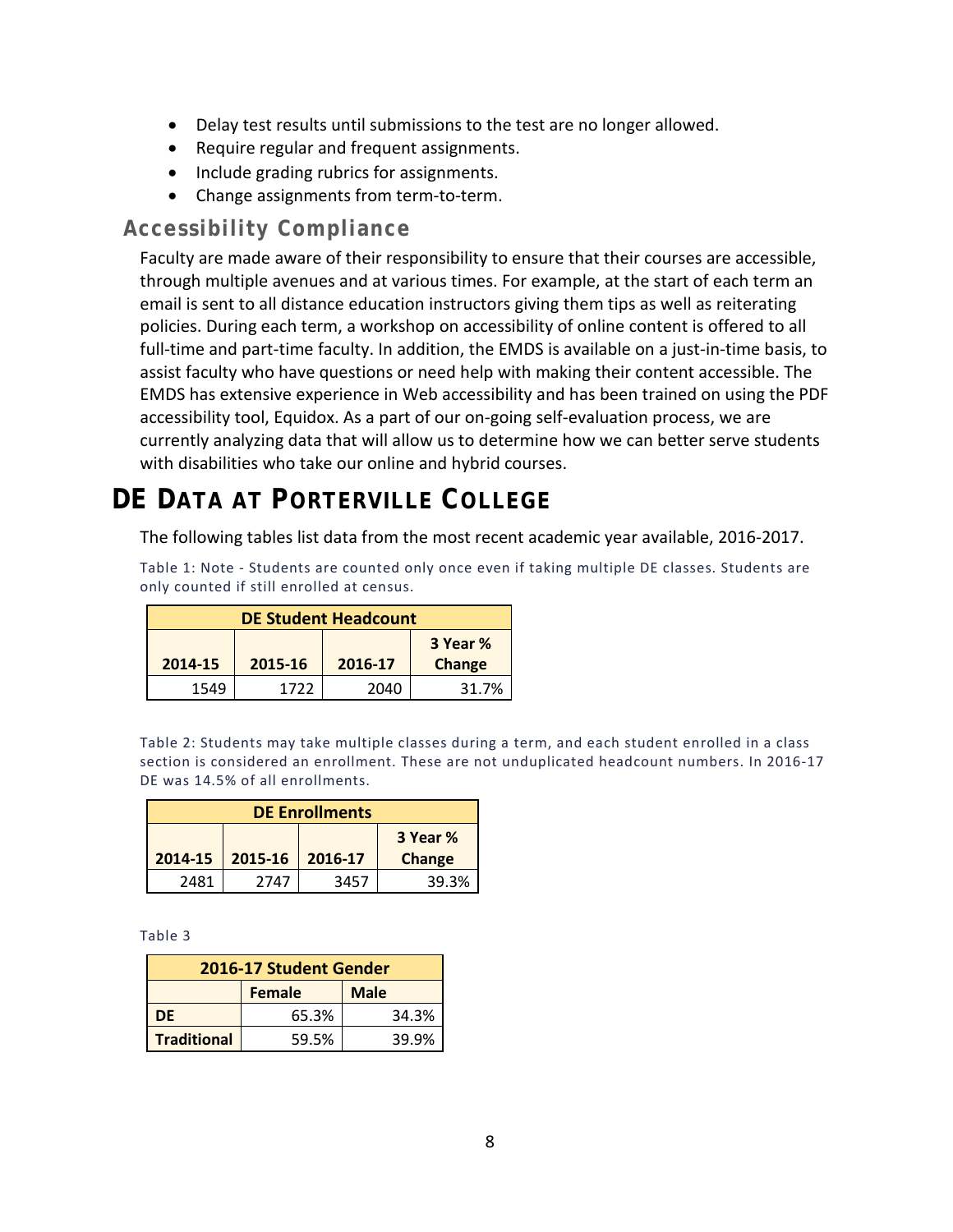Table 4

| 2016-17 Student Age                       |         |       |              |  |  |
|-------------------------------------------|---------|-------|--------------|--|--|
| 20-39<br>19 <sub>or</sub><br><b>40 or</b> |         |       |              |  |  |
|                                           | Younger |       | <b>Older</b> |  |  |
| DE                                        | 30.0%   | 64.4% | 5.6%         |  |  |
| <b>Traditional</b>                        | 35.8%   | 57.0% | 7.2%         |  |  |

Table 5

|                                                                                                                                                                             | 2016-17 Student Ethnicity |      |      |       |       |                 |      |
|-----------------------------------------------------------------------------------------------------------------------------------------------------------------------------|---------------------------|------|------|-------|-------|-----------------|------|
| Two or<br><b>African</b><br><b>More</b><br>American<br><b>Not</b><br>Asian/Filipino/Pac.Isl<br>Hispanic/Latino<br><b>American</b><br>Indian<br><b>White</b><br><b>Races</b> |                           |      |      |       |       | <b>Reported</b> |      |
| <b>DE</b>                                                                                                                                                                   | 1.8%                      | 0.8% | 3.1% | 73.5% | 18.4% | 2.4%            | 0.0% |
| Trad.                                                                                                                                                                       | 1.0%                      | 0.7% | 3.3% | 77.5% | 14.9% | 1.9%            | 0.8% |

Table 6: Courses are counted only once, regardless of how many sections offered.

| <b>DE Courses Offered</b>                                  |    |    |        |  |
|------------------------------------------------------------|----|----|--------|--|
| 3 Year %<br>2014-15<br>2015-16<br>2016-17<br><b>Change</b> |    |    |        |  |
| 33                                                         | 38 | 53 | 60.60% |  |

Table 7

| <b>DE Sections Offered</b> |               |     |       |  |
|----------------------------|---------------|-----|-------|--|
| 3 Year %                   |               |     |       |  |
| 2014-15                    | <b>Change</b> |     |       |  |
| 85                         | ٩Δ            | 118 | 38.8% |  |

Table 8

| <b>DE FTES</b> |         |         |        |  |
|----------------|---------|---------|--------|--|
| 3 Year %       |         |         |        |  |
| 2014-15        | 2015-16 | 2016-17 | Change |  |
| 253            | 269     | 348     | 37.7%  |  |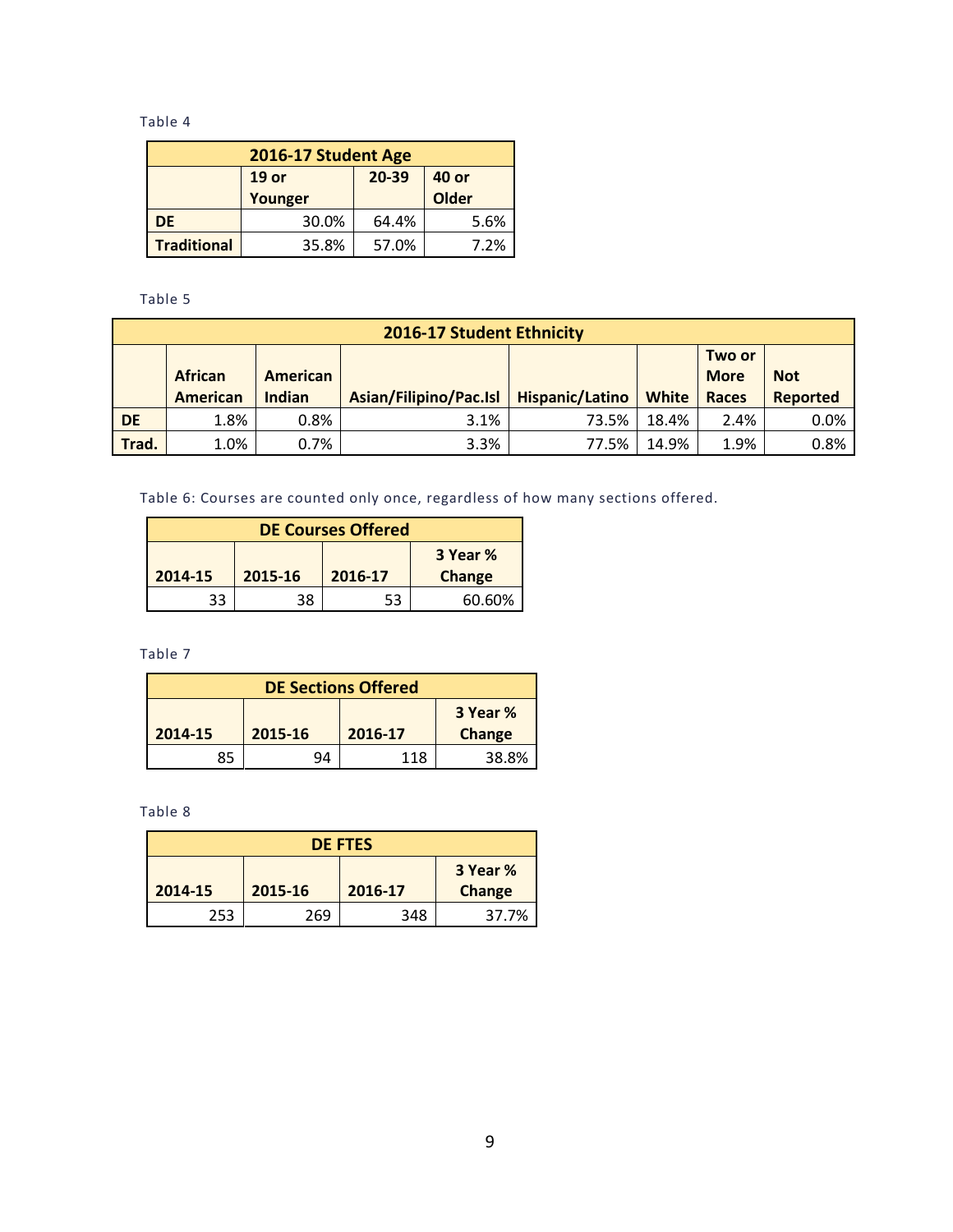Table 9: The attrition rate is based on the number of students enrolled at term-end vs. the number enrolled at first day, and is included to illustrate the higher rate of drops in DE sections. This rate differs from a retention rate, which is calculated using individual grade records.

| <b>Attrition Rate</b>         |       |       |       |  |  |
|-------------------------------|-------|-------|-------|--|--|
| 2014-15<br>2015-16<br>2016-17 |       |       |       |  |  |
| <b>DE</b>                     | 29.3% | 24.6% | 23.4% |  |  |
| <b>Traditional</b>            | 8.0%  | 7.1%  | 5.7%  |  |  |
| Gap                           | 21.3% | 17.5% | 17.7% |  |  |

Table 10: The retention rate is based on calculating the sum of all A, B, C, D, F, I, P, and NP grades divided by the sum of all of those grades and also W grades.

| <b>Retention Rate</b>         |         |         |         |  |
|-------------------------------|---------|---------|---------|--|
| 2014-15<br>2015-16<br>2016-17 |         |         |         |  |
| DE                            | 82.7%   | 82.6%   | 86.3%   |  |
| <b>Traditional</b>            | 88.5%   | 89.4%   | 90.2%   |  |
| Gap                           | $-5.8%$ | $-6.8%$ | $-3.8%$ |  |

Table 11: The success rate is based on calculating the sum of all A, B, C, and P grades divided by the sum of all A, B, C, D, F, I, P, NP, and W grades.

| <b>Success Rate</b>           |          |           |       |  |
|-------------------------------|----------|-----------|-------|--|
| 2014-15<br>2015-16<br>2016-17 |          |           |       |  |
| DE                            | 60.1%    | 58.6%     | 68.7% |  |
| <b>Traditional</b>            | 71.0%    | 72.6%     | 73.2% |  |
| Gap                           | $-10.9%$ | $-14.0\%$ | -4.6% |  |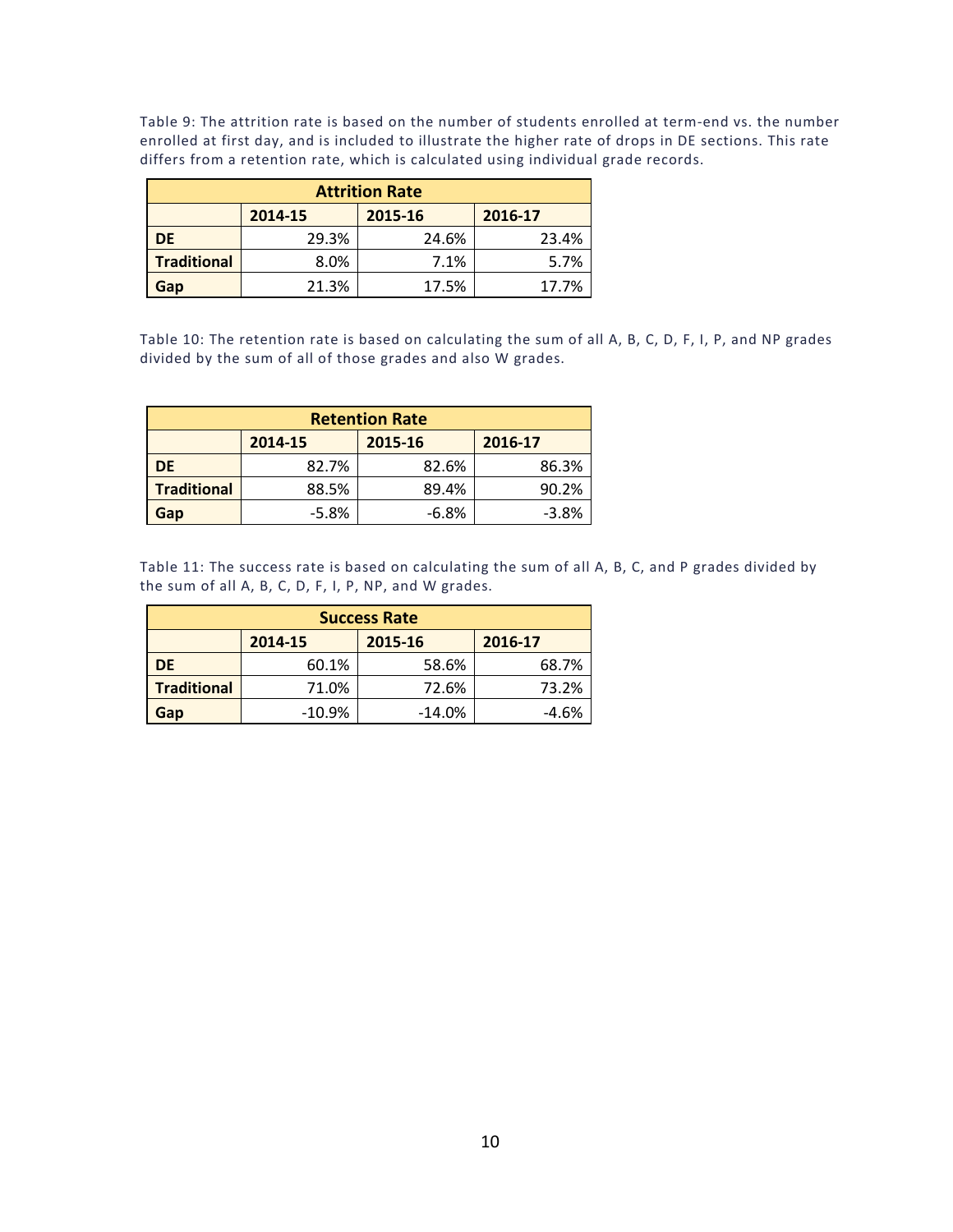# **GOALS AND ACTION PLANS**

**Goal 1** – Establish a certification process for DE faculty (online and hybrid), which may become part of the consideration for faculty assignment to a DE course.

| <b>Action plans</b>                                                                                                                                    | <b>Outcomes/ Deliverables</b>                                                                                      | Proposed Leads                                            | <b>Target Deadline</b>           |
|--------------------------------------------------------------------------------------------------------------------------------------------------------|--------------------------------------------------------------------------------------------------------------------|-----------------------------------------------------------|----------------------------------|
| Plan $1.1 -$ Identify (and<br>develop if necessary)<br>professional development<br>activities that focus on<br>effective online teaching<br>practices. | $1.1 -$ Plan in place for<br>how to use the activities<br>with our faculty.                                        | $1.1 - DE$<br>Committee                                   | $1.1 - March$<br>2018            |
| Plan $1.2$ - Provide support<br>for faculty to take part in<br>the activities.                                                                         | 1.2 - Support for faculty<br>participation.                                                                        | $1.2 - DE$<br>Committee                                   | $1.2 - May 2018$                 |
| Plan $1.3 -$ Compare<br>retention and success rates<br>prior to and after faculty<br>participate in the<br>professional growth<br>activities.          | $1.3 - Data showing$<br>retention and success<br>rates before and after<br>faculty participation in<br>activities. | $1.3 - DE$<br>Coordinator,<br>Institutional<br>Researcher | $1.3 -$ Ongoing<br>from May 2018 |

| Goal 2 - Align courses to the OEI Course Design Rubric.                                                                                                                                                            |                                                                                                                           |                                                           |                                  |  |  |
|--------------------------------------------------------------------------------------------------------------------------------------------------------------------------------------------------------------------|---------------------------------------------------------------------------------------------------------------------------|-----------------------------------------------------------|----------------------------------|--|--|
| <b>Action plans</b>                                                                                                                                                                                                | <b>Outcomes/ Deliverables</b>                                                                                             | Proposed Leads                                            | <b>Target Deadline</b>           |  |  |
| Plan $2.1 -$ Identify (and<br>develop if necessary)<br>professional development<br>activities that help faculty<br>evaluate their courses and<br>modify them if necessary<br>so they are aligned to the<br>rubric. | $2.1 -$ Plan in place for<br>how to use the activities<br>with our faculty.                                               | $2.1 - DE$<br>Committee                                   | $2.1 - March$<br>2018            |  |  |
| Plan $2.2 -$ Provide support<br>for faculty to take part in<br>the activities.                                                                                                                                     | $2.2$ – Support for faculty<br>participation.                                                                             | $2.2 - DE$<br>Committee                                   | $2.2 - May 2018$                 |  |  |
| Plan $2.3 -$ Compare<br>retention and success rates<br>prior to and after courses<br>become aligned to the<br>rubric.                                                                                              | $2.3 - Data showing$<br>retention and success<br>rates before and after a<br>course becomes aligned<br>to the OEI rubric. | $2.3 - DE$<br>Coordinator,<br>Institutional<br>Researcher | $2.3 -$ Ongoing<br>from May 2018 |  |  |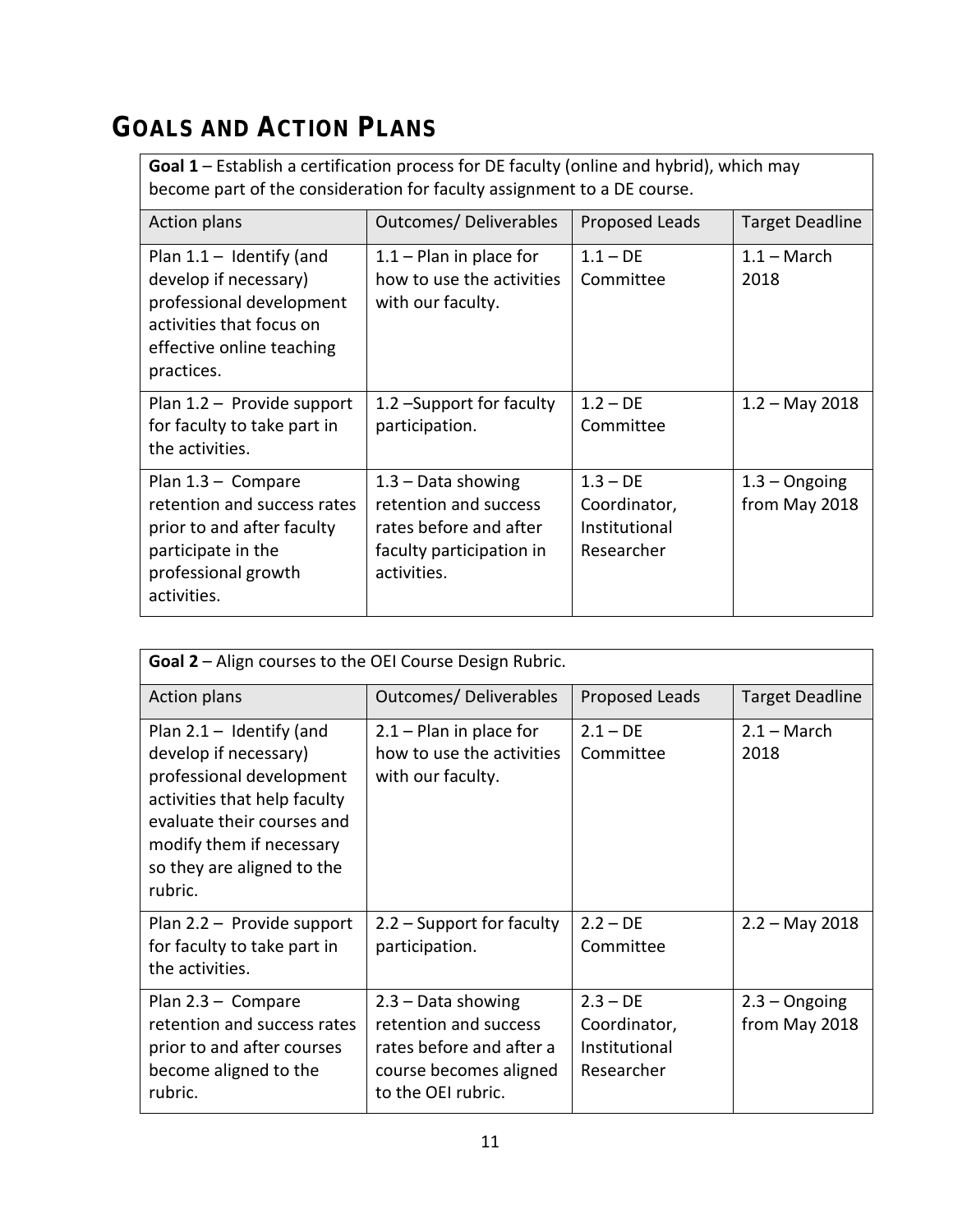| Goal 3 - Offer remote proctoring option(s) for distance education classes.                    |                                                                                                                                 |                                                              |                                         |  |  |
|-----------------------------------------------------------------------------------------------|---------------------------------------------------------------------------------------------------------------------------------|--------------------------------------------------------------|-----------------------------------------|--|--|
| <b>Action plans</b>                                                                           | <b>Outcomes/ Deliverables</b>                                                                                                   | Proposed Leads                                               | <b>Target Deadline</b>                  |  |  |
| Plan $3.1 -$ Secure funding<br>for Proctorio for one year.                                    | $3.1 - Get a quote from$<br>Proctorio for about 675<br>students, and submit a<br>request for funding<br>through Student Equity. | $3.1 - DE$<br>Coordinator                                    | $3.1 - March$<br>2018                   |  |  |
| Plan 3.2 - Execute contract<br>with Proctorio                                                 | 3.2 - Contract with<br>Proctorio for two<br>semesters and about<br>675 students.                                                | $3.2 - DE$<br>Coordinator                                    | $3.2 - July 2018$                       |  |  |
| Plan $3.3 -$ Pilot test<br>Proctorio with online math<br>classes for two semesters.           | $3.3$ – Survey faculty and<br>students in the math<br>classes.                                                                  | $3.3 - DE$<br>Coordinator                                    | $3.3 - Fall 2018$<br>and Spring<br>2019 |  |  |
| Plan 3.4 - Look into joining<br>the Proctoring Network.                                       | 3.4 – Identify proper<br>groups or individuals to<br>involve in the<br>discussion.                                              | $3.4 - \text{Vice}$<br>President,<br><b>Academic Affairs</b> | $3.4 - Fall 2018$                       |  |  |
| Plan 3.5 - Evaluate results<br>of Proctorio Pilot and make<br>decision to continue or<br>end. | 3.5 - Decide whether to<br>continue or discontinue<br>use of Proctorio.                                                         | $3.5 - DE$<br>Committee                                      | $3.5 -$ April 2019                      |  |  |

# **GAPS TO ADDRESS IN THE FUTURE**

At present, gaps still exist in providing equivalent services, support, and enrichment to DE students. Although it may not be possible to fill every gap, it is important to identify where gaps exist so that we can begin to address them as time and resources permit. As new technology emerges, gaps may shrink or disappear on their own or may become easier to address. Currently, we have identified the following gaps:

- Online assessment for matriculation.
- Online support services for veteran students (partially addressed through use of CraniumCafe).
- Online support services for students with disabilities (partially addressed through use of CraniumCafe).
- Online club participation and activities.
- Online workshops from JEC Center